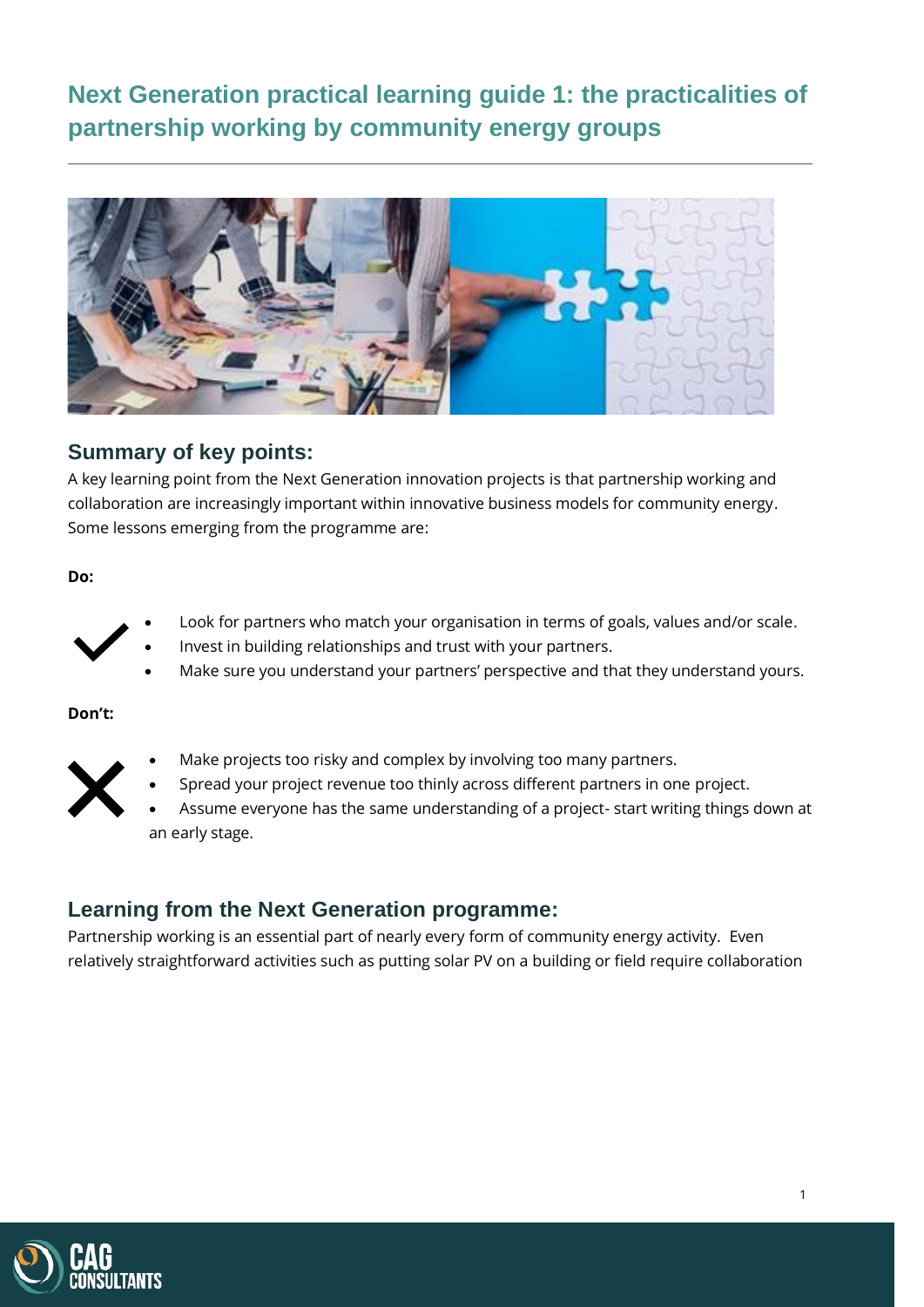between multiple parties: the community energy group, the site owner, the installer and – in many cases – the local Distribution Network Operator (DNO). Similarly, fuel poverty activities led by community energy groups often require the development of partnerships with local authorities, health trusts, local charities and installers. Newer business models that go beyond renewable generation and involve other elements of the energy system such as electric vehicles, flexible demand and storage tend to require more



#### **Choose partners who fit your goals**[: Brighton](https://brightonenergy.org.uk/)

[Energy Co-op](https://brightonenergy.org.uk/) work in partnership with a large number of small and medium-sized commercial companies (SMEs) in their area. They have a well-established process for identifying local buildings with potential for commercial-scale solar PV and proactively approaching these companies to offer them renewable generation, combined with EV charge points for workplace or visitor parking. They find that SMEs can make decisions more quickly than many larger commercial and public sector bodies, so that Brighton Energy Co-op can progress its carbon reduction goals more rapidly.

and less familiar partners, as shown in the examples below.

#### **Why develop partnerships?**

Partners can provide access to, or contribute, key components of a project (e.g. ownership of a building or site) or can bring in additional resources, expertise or buy-in from particular stakeholder groups.



However, partnership working only functions well if both sides are getting some benefit from the arrangement. 1



<sup>&</sup>lt;sup>1</sup> See the Annex for ideas on what community energy groups can offer to different types of partners, and what they can offer you.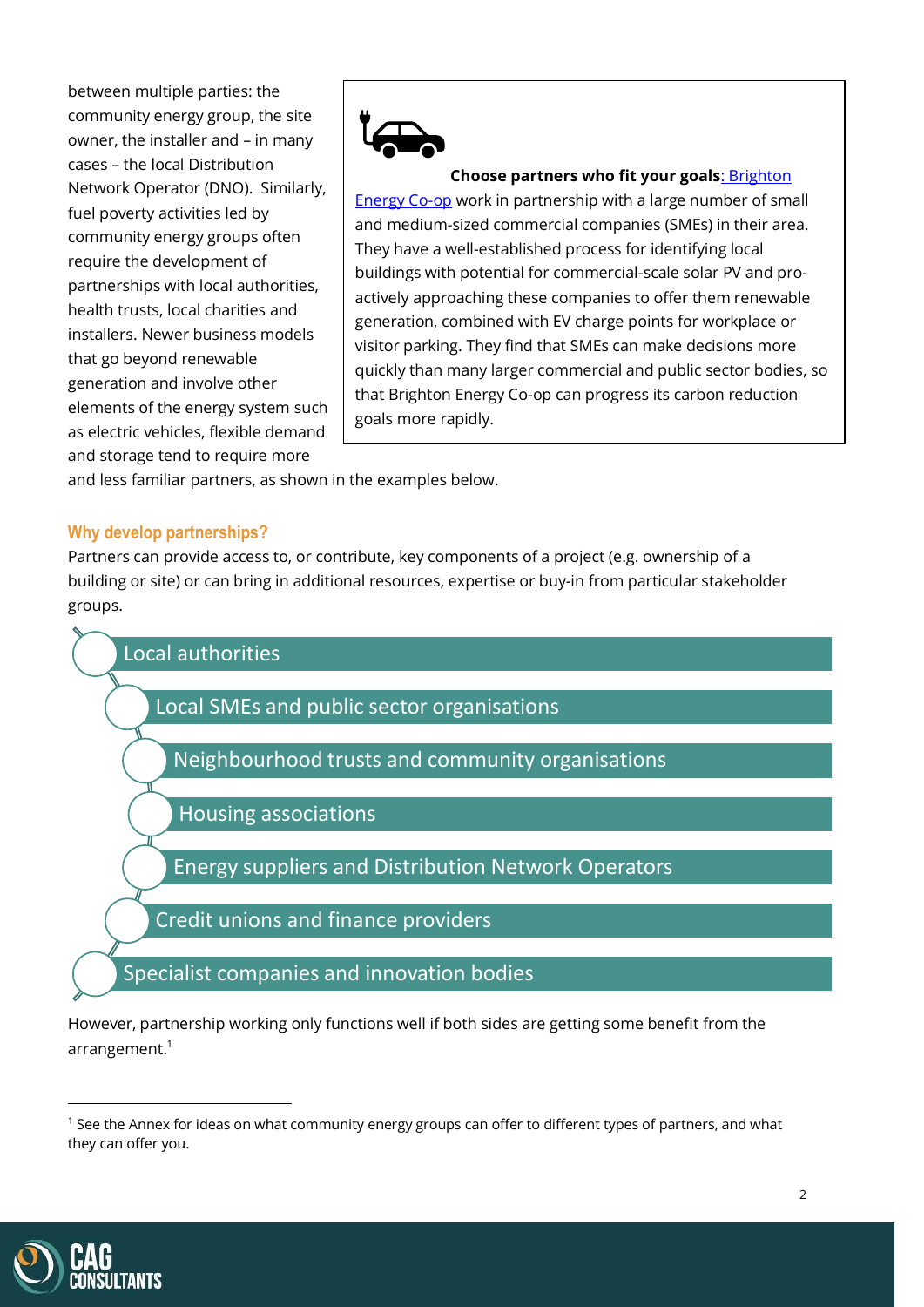## **Challenges of partnership working**

Working in partnership isn't easy, so you need to choose your partners wisely. Each organisation has their own values, style, priorities, perceptions of risk and timescales for action. It may not be easy to find a 'fit'. You risk putting in a significant amount of time and effort into developing a partner relationship only to find that it comes to nothing – they decide not to proceed at all, they go ahead on their own or they look elsewhere. Being aware of this and taking a long-term view may help to avoid some of these pitfalls. Experiences of innovation projects within the Next Generation programme suggest that you can improve the chances of a good fit by:

- Looking for partners with similar goals and values to your organisation.
- Looking for partners that operate on a scale not too different from your own group.
- Making sure you have a real understanding of the potential partner's perspective, timescales (e.g. for decision making) and needs, before you invest too much time and effort.
- Being realistic about the level of risk that your organisation can take.
- Developing a 'heads of agreement'<sup>2</sup> at an early stage, to ensure roles are clear.
- Moving on and trying elsewhere if you recognise that the timing is wrong for this partner.
- Taking a long-term view of relationship building even if a specific opportunity doesn't go ahead this time, the relationship might lead to other opportunities in future.



**Get things down in writing at an early stage: [Burneside Community Energy](https://bce.org.uk/) worked in** partnership with a landowner and developer on a highly innovative community-owned energy system involving energy storage and demand flexibility, for a potential new housing development in Cumbria. While the development is not now going ahead, the process generated some interesting lessons for Burneside Community Energy.

*"The landowner and developer didn't get the whole risk dimension for BCE. They didn't really understand … the nuts and bolts of what a Community Benefit Society means, the rules, the safeguarding that is needed, the contractual requirements to agree and share the risk etc…We talked to them about it all but it wasn't until they saw the contractual arrangements that they realised we meant what we said and started taking us seriously. We should have gone to them with a contract a lot sooner." (BCE representative)*



 $2$  A 'heads of agreement' is an initial, non-binding document that establishes the basic framework for a partnership or transaction.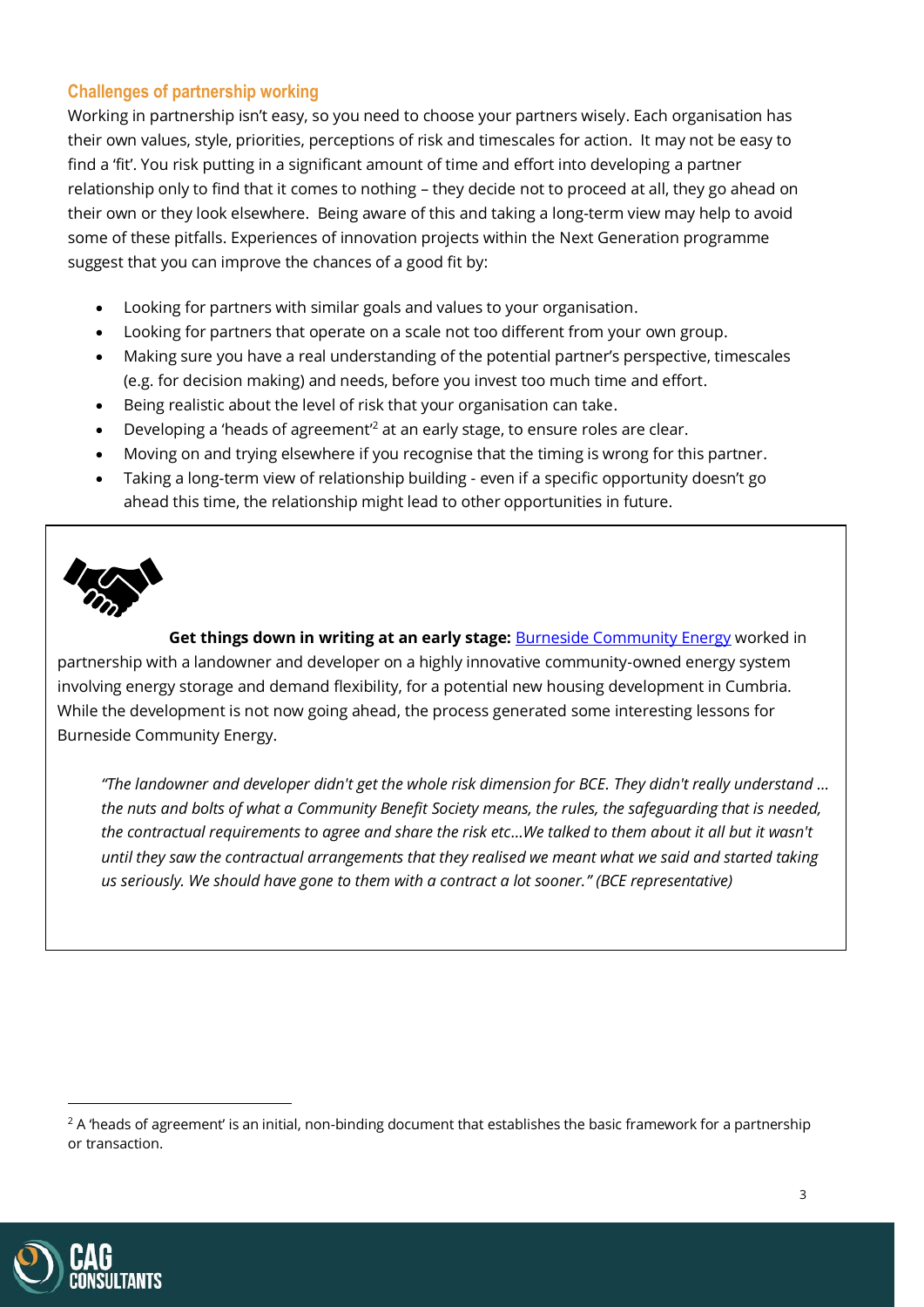### **Keep it simple where possible**

Experience with complex business models in the Next Generation programme suggests that adding an additional partner to an existing project can stretch the viability of the emerging business model. This may be the right choice in some cases (e.g. to access essential finance or expertise), but it's worth being aware that:

**Be careful about spreading revenues too thinly:** Both [Lockleaze Loves](https://www.lockleazehub.org.uk/lockleaze-loves-solar) Solar and [Chester Community Energy](http://www.chestercommunityenergy.org.uk/) looked at bringing in external finance partners to their projects. This sounded a possible solution to finance accreditation issues in both projects but didn't go ahead in either case. The financial partners needed a margin to cover their costs and this would have made the return to community shareholders and/or the payback periods for customers unattractive.

- Decision-making becomes more complex, if dependent on buy-in from multiple partners
- Each partner brings their own set of risks/contingencies (e.g. what if they go bust?)
- Revenue from a new business model will likely be shared between partners, with everyone wanting a slice of the cake

## **But it's worth putting the effort into finding and developing partnerships that work…**

Community energy groups will achieve far more by working in partnership with other organisations than they can by themselves. Good partnerships require a realistic understanding of each organisation's role and perspective, and considerable time and effort to build a relationship and

establish trust over time. But the rewards can be considerable, as shown in this example from [CREW Energy's](https://www.crewenergy.london/) work with the Devas Club. The CREW project provided handholding and support to the Devas Club management, culminating in the installation of heat pumps and energy efficiency measures in the Devas Club building which hosts youth club activities in south London.



**Take your partners on a journey:** *"So much of this stuff is about changing behaviour and attitudes and this is key. You can set as many policies as you like but if you don't take people with you there's no point. … It gives me a glowing feeling when people are talking about decarbonising and it's such a crisis; it's a lovely feeling to know we have had double glazing, LEDs, insulation, heat pumps.…. And a lot of it is thanks to … and CREW for making it happen. Without […] we wouldn't have had the oomph and energy to get this off the ground."* (Devas Club representative, CREW Energy project)

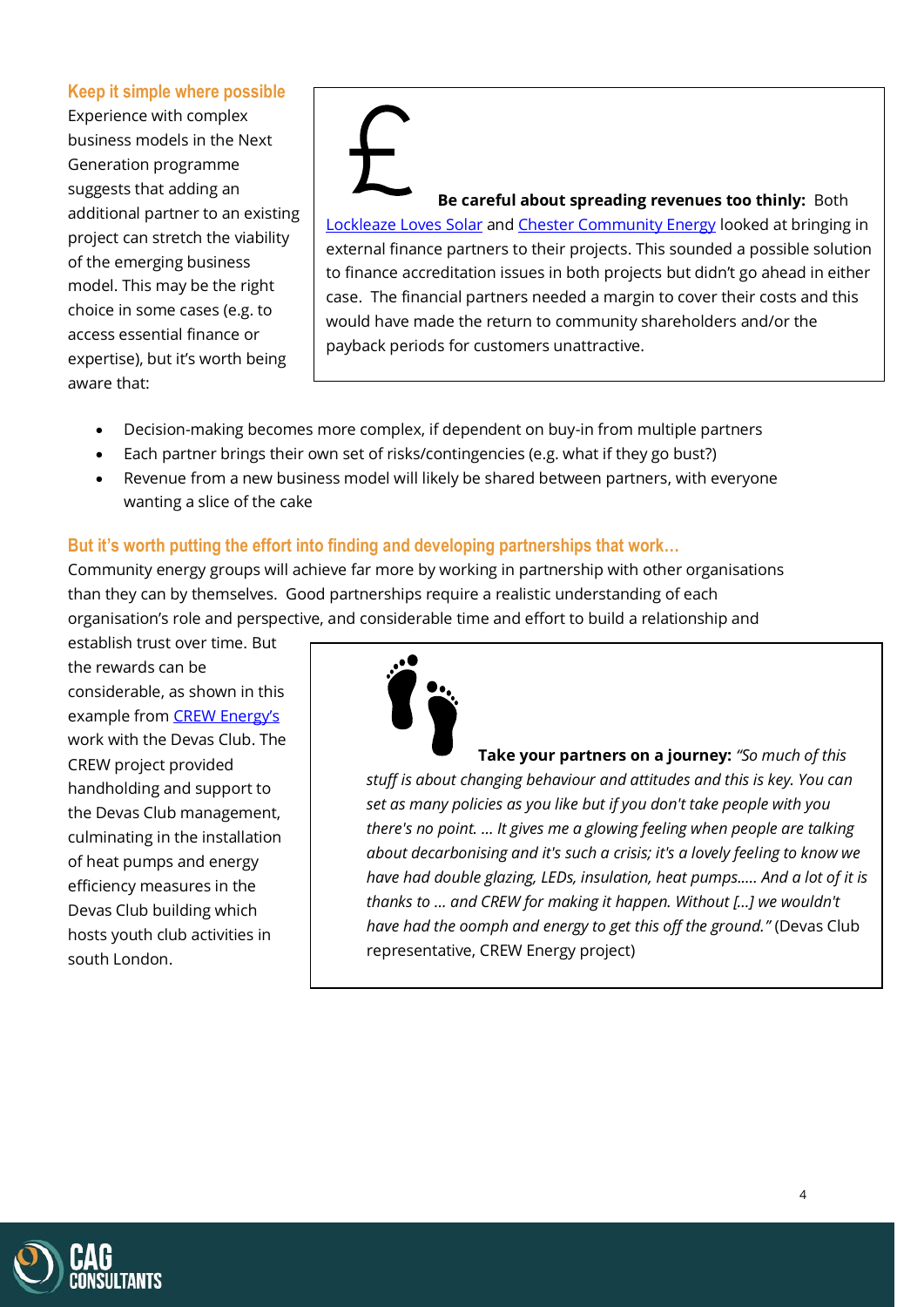# **To find out more:**

- Read the **Annex** to see suggestions on 'what's in it for you' and 'what's in it for them' for different types of potential partners
- See **Next Generation Practical Learning Guide 2** on partnership working with local authorities and **Next Generation Practical Learning Guide 3** on partnership working with private sector firms.
- To find out more about the Next Generation programme, visit [https://www.next](https://www.next-generation.org.uk/innovation)[generation.org.uk/innovation](https://www.next-generation.org.uk/innovation) or contact Will Walker at Power to Change [\(will.walker@powertochange.org.uk\)](mailto:will.walker@powertochange.org.uk).
- Look for guidance on partnership working on Community Energy England's how to pages: [https://communityenergyengland.org/how-to-pages/how-to.](https://communityenergyengland.org/how-to-pages/how-to)
- Look online for generic guides to collaboration and partnership working in the voluntary and community sector, including:
	- [https://knowhow.ncvo.org.uk/organisation/collaboration/working-collaboratively/working](https://knowhow.ncvo.org.uk/organisation/collaboration/working-collaboratively/working-together-to-achieve-your-mission-ncvo)[together-to-achieve-your-mission-ncvo](https://knowhow.ncvo.org.uk/organisation/collaboration/working-collaboratively/working-together-to-achieve-your-mission-ncvo)
	- <https://www.nicva.org/resource/a-practical-guide-to-collaborative-working>
	- <https://www.communityplanningtoolkit.org/sites/default/files/WorkingTogether.pdf>

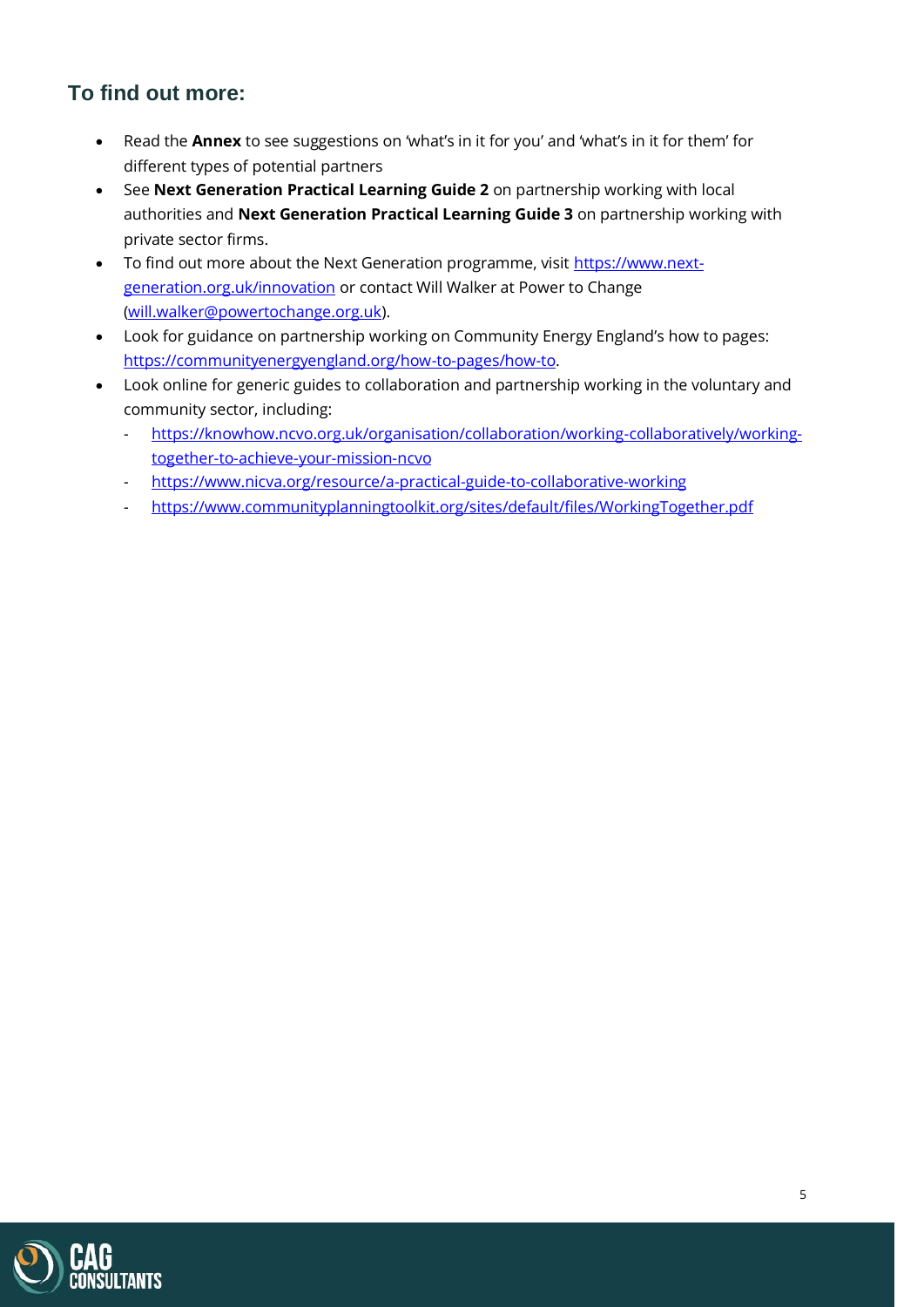# **Annex: Potential partners – what's in it for you? what's in it for them?**

The table below sets out some insights from the Next Generation innovation programme on the mutual benefits of partnerships between community energy groups and different types of potential partner organisations.

| <b>Type of partner</b>                                                                                                  | What's in it for the community energy group?                                                                                                                                                                                                                                                                                                                                                                                                   | What's in it for this type of partner?                                                                                                                                                                                                                                                                                                                                                                                                                                                   | Hints and tips for community energy<br>groups                                                                                                                                                                                                                                                                                       |
|-------------------------------------------------------------------------------------------------------------------------|------------------------------------------------------------------------------------------------------------------------------------------------------------------------------------------------------------------------------------------------------------------------------------------------------------------------------------------------------------------------------------------------------------------------------------------------|------------------------------------------------------------------------------------------------------------------------------------------------------------------------------------------------------------------------------------------------------------------------------------------------------------------------------------------------------------------------------------------------------------------------------------------------------------------------------------------|-------------------------------------------------------------------------------------------------------------------------------------------------------------------------------------------------------------------------------------------------------------------------------------------------------------------------------------|
| Local<br>authorities                                                                                                    | Access to assets including buildings<br>and land owned by the council.<br>Support on planning issues.<br>Coordination with other activities<br>(including Climate Emergency/Net<br>Zero initiatives).<br>Potential access to funding.<br>$\overline{\phantom{a}}$<br>Credibility in the eyes of local<br>stakeholders and/or funders.<br>Framework contracts for supply of<br>energy goods and services at scale.<br>Access to expert support. | Community-led projects can help the<br>local authority to implement its<br>Climate Emergency strategy or plan.<br>Added social value compared to<br>commercial suppliers (e.g. through<br>fuel poverty activities and community<br>benefit funds).<br>A route to engagement with the local<br>community.<br>Access to knowledgeable, often<br>expert, and committed pro-climate<br>individuals within the community.<br>Indirect access to specific funds and<br>community share raises. | Look for initial contacts and<br>build your relationship to<br>more senior levels over time<br>Be aware that different parts<br>of the authority may have<br>different priorities - look for<br>your allies<br>See Next Generation practical<br>learning guide 2 on<br>partnership working with local<br>authorities for more ideas |
| <b>Local SMEs,</b><br>landowners,<br>developers and<br>public sector<br>bodies (e.g.<br>universities,<br>health trusts) | Access to land and buildings owned<br>by these organisations<br>Quick decision making (SMEs)<br>$\overline{\phantom{a}}$<br>Potential to integrate sustainable<br>energy into new developments,<br>advised or possibly owned by a                                                                                                                                                                                                              | Know-how on energy projects<br>$\overline{\phantom{a}}$<br>Route to engage with the local<br>community because of the community<br>energy group's local knowledge,<br>network and trusted status<br>Access to capital via community share<br>raises                                                                                                                                                                                                                                      | Network widely to find initial<br>contacts, if you can<br>Don't be afraid of cold-calling -<br>it can work<br>See Next Generation practical<br>learning guide 3 on                                                                                                                                                                  |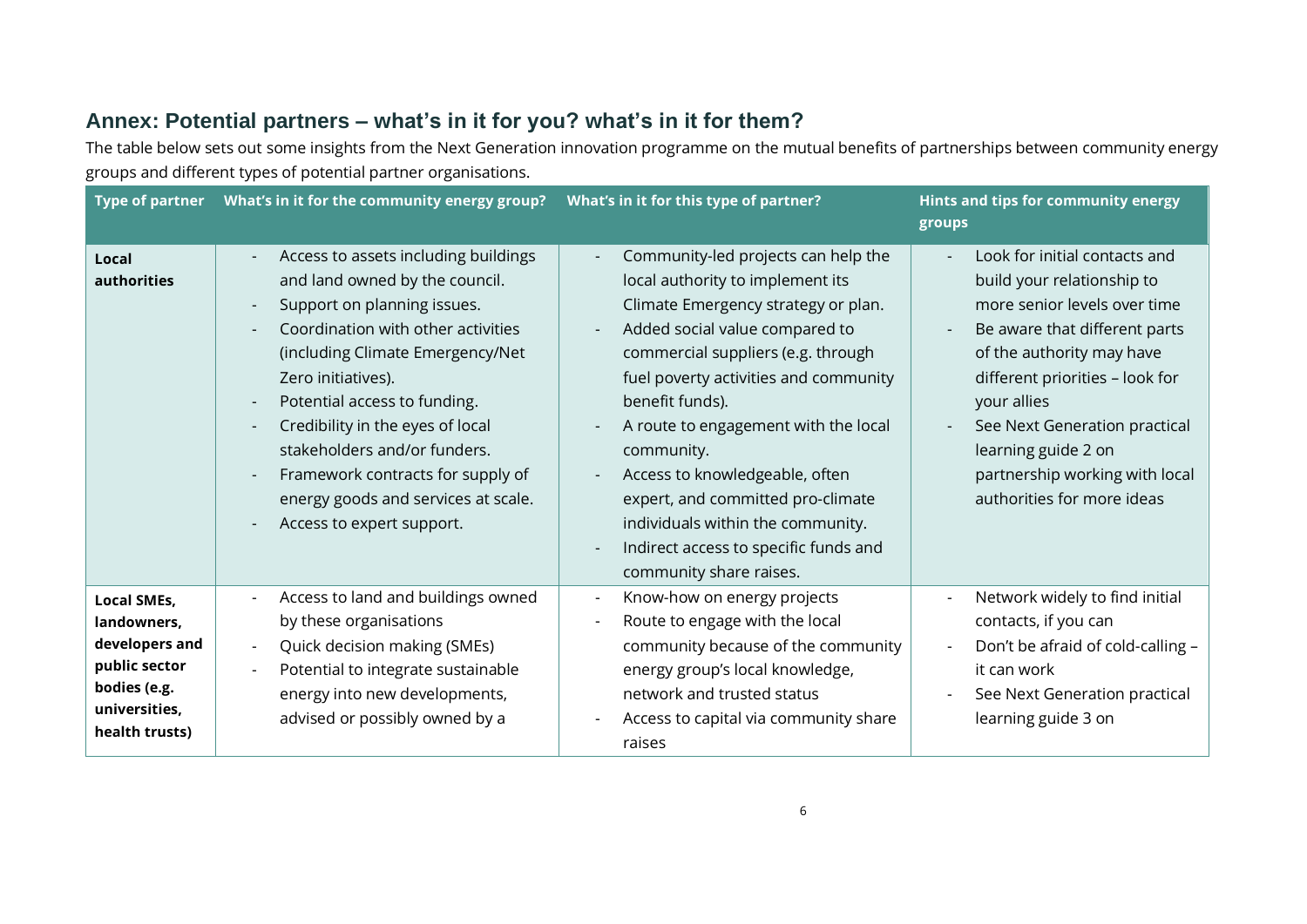|                                                           | Type of partner  What's in it for the community energy group?                                                                                                                                                                                                                                                                                                                                 | What's in it for this type of partner?                                                                                                                                                                                                                                                                                                          | Hints and tips for community energy<br>groups                                                                        |
|-----------------------------------------------------------|-----------------------------------------------------------------------------------------------------------------------------------------------------------------------------------------------------------------------------------------------------------------------------------------------------------------------------------------------------------------------------------------------|-------------------------------------------------------------------------------------------------------------------------------------------------------------------------------------------------------------------------------------------------------------------------------------------------------------------------------------------------|----------------------------------------------------------------------------------------------------------------------|
|                                                           | community energy group<br>(landowners/developers)<br>Potential access to investment<br>capital<br>Commitment to Net Zero (all)<br>Commitment to social value (public<br>sector)<br>Develop relationships that may lead<br>to future initiatives<br>Potential customers for community<br>energy services (e.g. advice on<br>energy efficiency; training; renewable<br>heat or energy measures) | Access to funding for project<br>development through funds available<br>to community energy organisations.<br>Contribution to the organisation's net<br>zero targets or plans<br>Reputational benefits from being<br>involved with a sustainable,<br>community-led initiative<br>Recognition of fuel poverty health<br>benefits (health trusts) | partnership working with<br>private firms for more ideas                                                             |
| Neighbourhood<br>trusts and<br>community<br>organisations | Access to land and buildings owned<br>by the organisations<br>Existing organisational structures<br>Existing community engagement<br>Deep understanding of local needs<br>Alignment of social values with the<br>community energy group                                                                                                                                                       | Know-how on energy projects<br>Alignment of social values<br>Access to knowledgeable and<br>committed pro-climate individuals<br>within the community<br>Access to specific funds and<br>community share raises                                                                                                                                 | Respect the priorities of local<br>groups                                                                            |
| <b>Housing</b><br>associations                            | Access to land and buildings owned<br>by housing associations<br>Access to tenants at risk of fuel<br>poverty                                                                                                                                                                                                                                                                                 | Added social value compared to<br>commercial suppliers (e.g. through<br>fuel poverty activities and community<br>benefit funds)                                                                                                                                                                                                                 | Be aware that larger housing<br>associations may prefer to<br>take projects forward<br>themselves - so possibly look |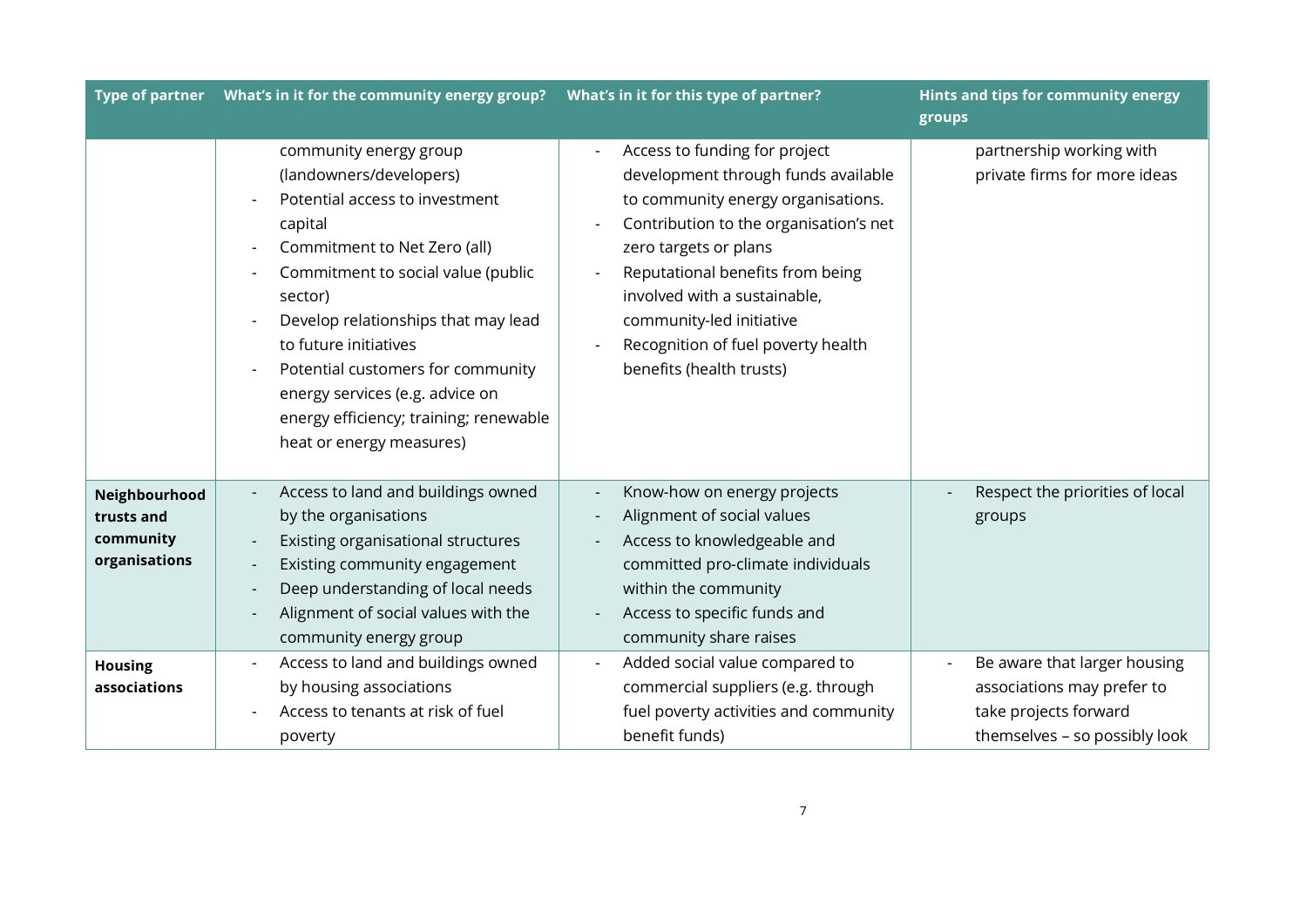|                                                                                                       |                                                                                                                                                                                                                                                | What's in it for this type of partner?                                                                                                                                                                                                                                                                                                                                                                                                                                                       | Hints and tips for community energy<br>groups                                                                                                                                       |
|-------------------------------------------------------------------------------------------------------|------------------------------------------------------------------------------------------------------------------------------------------------------------------------------------------------------------------------------------------------|----------------------------------------------------------------------------------------------------------------------------------------------------------------------------------------------------------------------------------------------------------------------------------------------------------------------------------------------------------------------------------------------------------------------------------------------------------------------------------------------|-------------------------------------------------------------------------------------------------------------------------------------------------------------------------------------|
|                                                                                                       | Strong commitment to fuel poverty<br>and net zero<br>Potential access to funding<br>Framework contracts for supply of<br>energy goods and services at scale                                                                                    | Engagement with local community,<br>including awareness-raising<br>Access to knowledgeable and<br>committed pro-climate individuals<br>within the community<br>Access to community energy-specific<br>funds/share raises<br>Evidence of social/climate impact                                                                                                                                                                                                                                | for smaller housing<br>associations?                                                                                                                                                |
| <b>Energy</b><br>suppliers and<br><b>Distribution</b><br><b>Network</b><br><b>Operators</b><br>(DNOs) | Support for approval of grid<br>connections<br>Potential access to funding (e.g. ECO<br>funding, DNO funds)<br>Purchase of wholesale electricity or<br>heat<br>Handling of billing and retail sales to<br>customers<br>Access to agile tariffs | Added social value compared to<br>commercial suppliers (e.g. through<br>fuel poverty activities and community<br>benefit funds)<br>Know-how on engagement with local<br>community, including awareness-<br>raising<br>Commitment to social goals, including<br>protection of vulnerable individuals in<br>the community<br>Access to knowledgeable and<br>committed pro-climate individuals<br>within the community<br>Margin on wholesale/retail sales<br>Evidence of social/climate impact | Make contact with the<br>community energy lead at<br>your DNO<br>Consider approaching the<br>more innovative energy<br>suppliers<br>Be aware that DNO funding<br>may be large-scale |
| <b>Credit unions</b><br>and other                                                                     | Access to credit facilities                                                                                                                                                                                                                    | Access to potential customers                                                                                                                                                                                                                                                                                                                                                                                                                                                                | Make contact with the credit<br>union in your area                                                                                                                                  |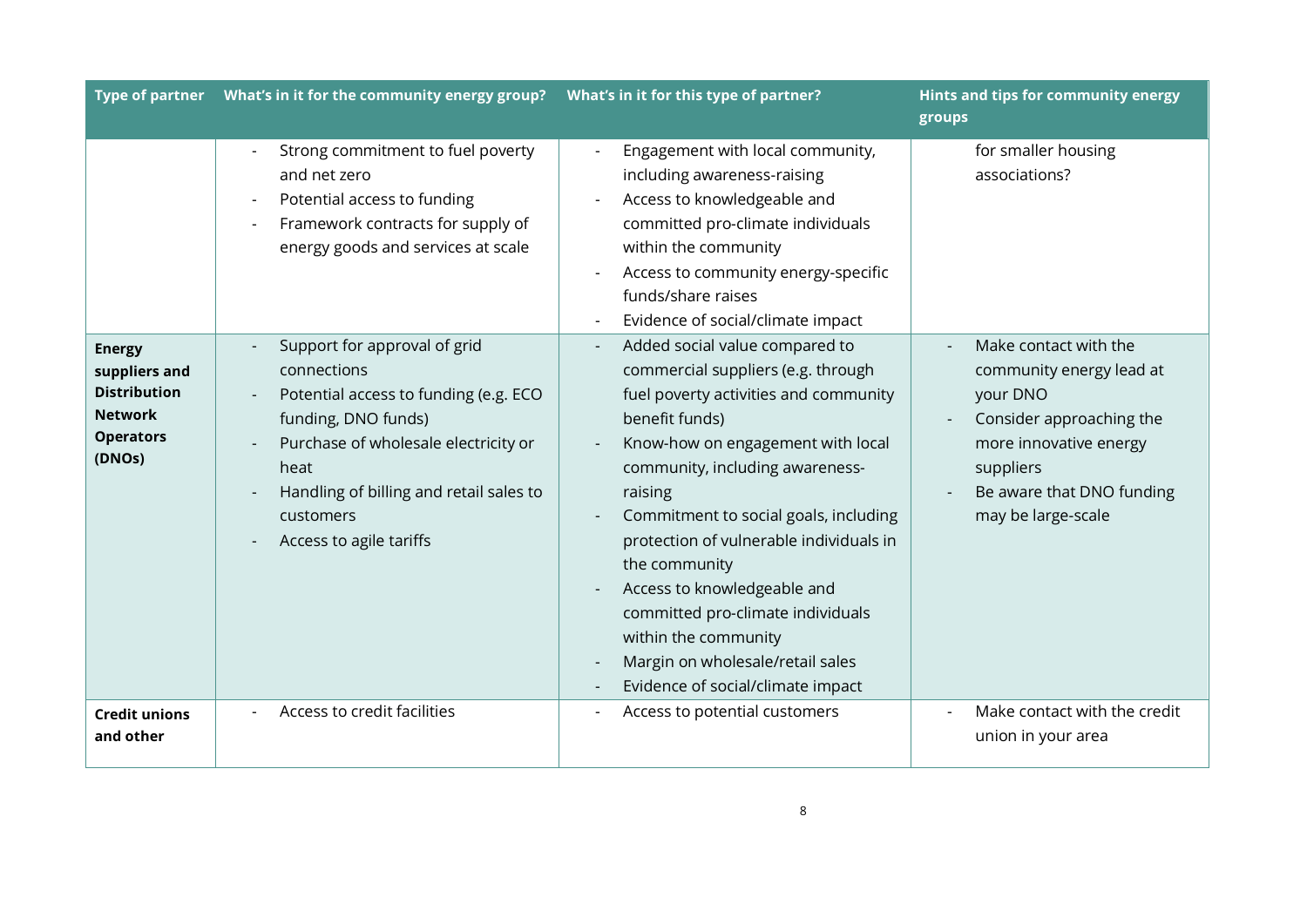|                                                                           |                                                                                                                                          | What's in it for this type of partner?                                                                                                                                                                                                                                                                                                                                                                                                                                                                                                                                   | Hints and tips for community energy<br>groups                                                                                                                                                                                                                                                                                                                                                                  |
|---------------------------------------------------------------------------|------------------------------------------------------------------------------------------------------------------------------------------|--------------------------------------------------------------------------------------------------------------------------------------------------------------------------------------------------------------------------------------------------------------------------------------------------------------------------------------------------------------------------------------------------------------------------------------------------------------------------------------------------------------------------------------------------------------------------|----------------------------------------------------------------------------------------------------------------------------------------------------------------------------------------------------------------------------------------------------------------------------------------------------------------------------------------------------------------------------------------------------------------|
| finance<br>providers                                                      | Accreditation with Financial Conduct<br>Authority<br>Alignment of social values (between<br>credit unions and community energy<br>group) | Margin on loans accessed via<br>community energy group<br>Know-how on energy projects                                                                                                                                                                                                                                                                                                                                                                                                                                                                                    |                                                                                                                                                                                                                                                                                                                                                                                                                |
| <b>Specialist</b><br>companies (e.g.<br>technology and<br>software firms) | Access to technology, software and<br>expertise<br>Avoids re-inventing the wheel                                                         | Margin on services provided to<br>customers or to the community<br>energy group<br>Route to engage with the local<br>community because of the community<br>energy group's local knowledge,<br>network and trusted status<br>Access to the community energy<br>group's social commitment, including<br>protection of vulnerable individuals in<br>the community<br>Access to knowledgeable and<br>committed pro-climate individuals<br>within the community<br>Access to funding for project<br>development through funds available<br>to community energy organisations. | Look for other community<br>energy groups or commercial<br>companies involved in<br>innovation programmes with<br>Energy Systems Catapult, the<br>UK Research and Innovation<br>programme and programmes<br>run by the Department of<br>Business, Energy and<br><b>Industrial Strategy</b><br>See Next Generation practical<br>learning guide 3 on<br>partnership working with<br>private firms for more ideas |